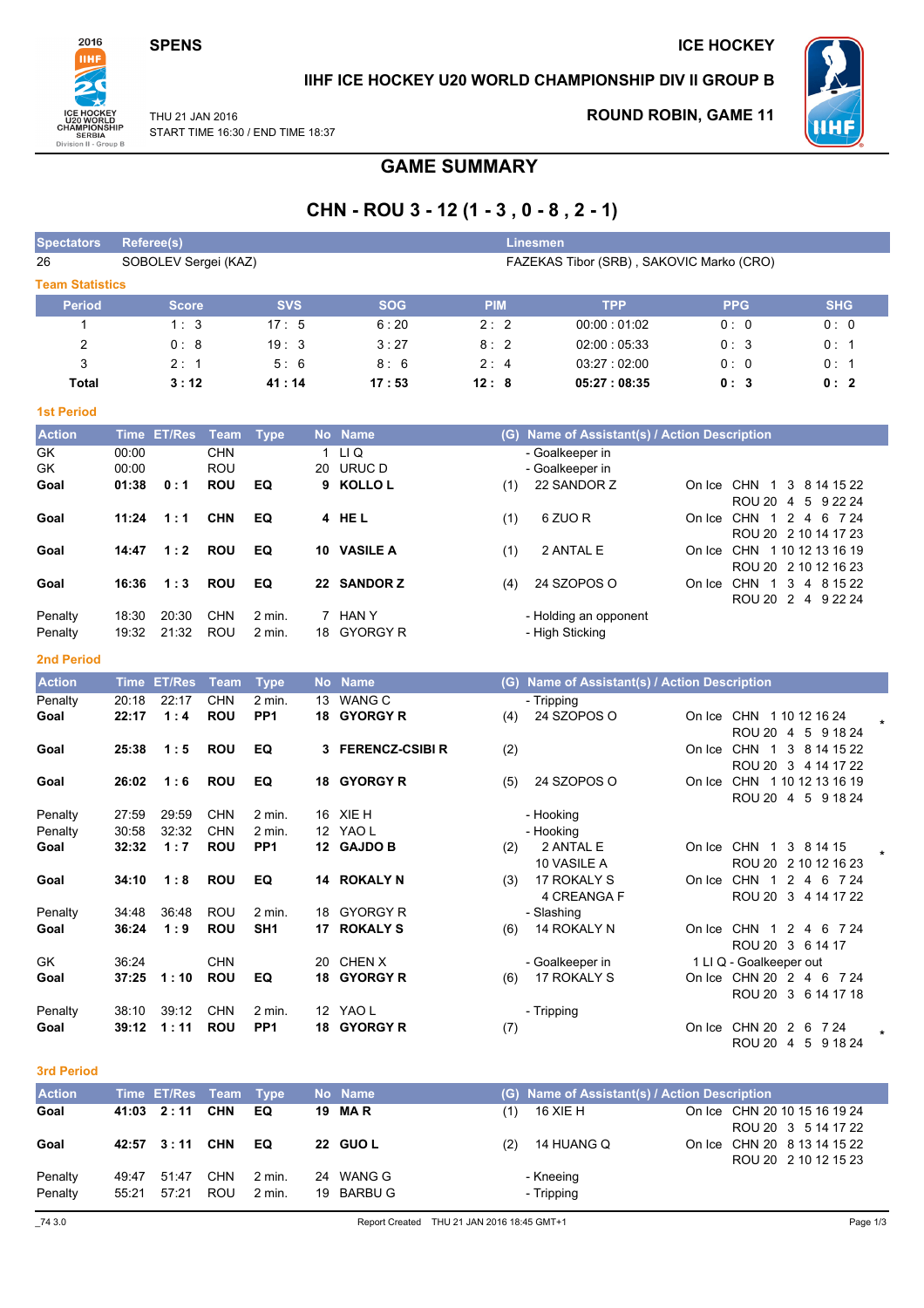# **SPENS**

### **ICE HOCKEY**



IIHF ICE HOCKEY U20 WORLD CHAMPIONSHIP DIV II GROUP B

Team: ROU - Romania

THU 21 JAN 2016 START TIME 16:30 / END TIME 18:37

# **ROUND ROBIN, GAME 11**



| <b>Action</b> |       | Time ET/Res Team Type |            |                 | No Name            |            | (G) Name of Assistant(s) / Action Description |
|---------------|-------|-----------------------|------------|-----------------|--------------------|------------|-----------------------------------------------|
| Penalty       | 56:48 | 58:48                 | ROU        | 2 min.          | 4 CREANGA F        | - Tripping |                                               |
| Time-out      | 56:48 |                       | CHN        |                 |                    |            |                                               |
| Goal          |       | 57:42 3:12 ROU        |            | SH <sub>1</sub> | <b>14 ROKALY N</b> | (4)        | On Ice CHN 20 3 13 14 19 22                   |
|               |       |                       |            |                 |                    |            | ROU 20 2 3 14 17                              |
| GK            | 59:54 |                       | CHN        |                 |                    |            | 20 CHEN X - Goalkeeper out                    |
| GK            | 60:00 |                       | <b>ROU</b> |                 |                    |            | 20 URUC D - Goalkeeper out                    |

#### **Goalkeeper Records**

#### Team: CHN - China

| No Name      |    | SOG SVS | <b>MIP</b> | No Name        | <b>SOG</b> | SVS. | <b>MIP</b> |
|--------------|----|---------|------------|----------------|------------|------|------------|
| 1 LI Qiuyang | 43 | 34      | 36:24      | 20 URUC Daniel |            | 14   | 60:00      |
| 20 CHEN Xi   | 10 |         | 23:30      | ADORJAN Attila |            |      |            |

#### **Game Statistics**

| Team: CHN (red)   |                         |   |          |          |                |             |                |          |        |   |                      |                |           |                |           |
|-------------------|-------------------------|---|----------|----------|----------------|-------------|----------------|----------|--------|---|----------------------|----------------|-----------|----------------|-----------|
|                   | Head Coach: PAN Yuqiang |   |          |          |                |             |                |          |        |   | <b>Shots on Goal</b> |                |           |                |           |
| <b>No Pos</b>     | <b>Name</b>             | G | Α        | P        | <b>PIM</b>     | FO+         | FO-            | $FO+/-$  | FO%    |   | $\overline{2}$       | $\overline{3}$ | <b>OT</b> | <b>TS</b>      | $+/-$     |
| 10 F              | JI Teng (BP)            | 0 | $\Omega$ | 0        | 0              | 6           | 11             | $-5$     | 35.29  | 0 | 0                    | 0              |           | 0              | $-1$      |
| 12 D              | YAO Lei                 | 0 | 0        | 0        | 4              | 0           |                | $-1$     | 0.00   | 0 | 0                    | 0              |           | 0              | $-2$      |
| 13 D              | <b>WANG Chuxiong</b>    | 0 | $\Omega$ | 0        | 2              | 0           |                | $-1$     | 0.00   | 0 | $\mathbf 0$          | 0              |           | 0              | $-2$      |
| 16 F              | XIE Hongru              | 0 |          |          | 2              | 0           |                | $-1$     | 0.00   | 0 | 0                    |                |           |                | $-1$      |
| 19 F              | MA Rui                  | 1 | 0        |          | $\Omega$       | $\mathbf 0$ | $\Omega$       | $\Omega$ | 0.00   | 1 | 0                    |                |           | 2              | $-2$      |
| 3 D               | WANG Yongquan           | 0 | 0        | 0        | 0              | 0           | $\overline{c}$ | $-2$     | 0.00   | 0 | 0                    | 0              |           | 0              | $-4$      |
| F<br>8            | ZHOU Jinhao +A          | 0 | 0        | $\Omega$ | 0              | 0           | 0              | $\Omega$ | 0.00   | 0 | 0                    |                |           |                | $-2$      |
| 14 F              | <b>HUANG Qianyi</b>     | 0 |          |          | 0              |             | 10             | -9       | 9.09   | 1 |                      | 0              |           | $\overline{2}$ | $-2$      |
| D<br>15           | <b>SONG Tianren</b>     | 0 | 0        | 0        | 0              | 0           |                | $-1$     | 0.00   | 0 | 0                    | 0              |           | 0              | $-1$      |
| 22 F              | GUO Lifeng              | 1 | 0        |          | 0              | 1           | 0              | 1        | 100.00 | 0 | $\Omega$             | 4              |           | 4              | $-3$      |
| 2 F               | LIU Yongshen +A         | 0 | 0        | 0        | 0              | 9           | 8              |          | 52.94  | 0 |                      |                |           | 2              | $-2$      |
| 4 F               | HE Liang                |   | $\Omega$ |          | 0              |             | 0              |          | 100.00 | 2 | 0                    | 0              |           | $\overline{c}$ | $-3$      |
| $\mathsf{F}$<br>6 | <b>ZUO Runcheng</b>     | 0 |          |          | 0              | 0           | 0              | 0        | 0.00   | 1 | 0                    | 0              |           |                | $-2$      |
| D<br>7            | HAN Yuhang +C           | 0 | 0        | 0        | 2              | 0           | 0              | 0        | 0.00   | 0 | 0                    | 0              |           | 0              | $-2$      |
| 24 D              | <b>WANG Gang</b>        | 0 | 0        | 0        | $\overline{2}$ | $\mathbf 0$ | 0              | $\Omega$ | 0.00   | 0 |                      | 0              |           |                | $-1$      |
| F<br>5            | <b>DENG Zemin</b>       | 0 | 0        | 0        | 0              | 0           | 0              | 0        | 0.00   | 0 | 0                    | 0              |           | 0              | 0         |
| D<br>11           | LIU Bo                  | 0 | 0        | 0        | 0              | 0           | 0              | 0        | 0.00   | 0 | 0                    | 0              |           | 0              | 0         |
| F<br>23           | ZHANG Zhuo              | 0 | $\Omega$ | 0        | 0              | $\mathbf 0$ | $\mathbf{0}$   | $\Omega$ | 0.00   | 0 | 0                    | 0              |           | 0              | $\pmb{0}$ |
| GK                | LI Qiuyang              | 0 | 0        | 0        | 0              |             |                |          |        |   | 0                    | 0              |           |                |           |
| 20 GK             | <b>CHEN Xi</b>          | 0 | 0        | 0        | 0              |             |                |          |        | 0 | 0                    | 0              |           | 0              |           |
| Total             |                         | 3 | 3        | 6        | 12             | 18          | 35             | $-17$    | 33.96  | 6 | 3                    | 8              |           | 17             |           |

|                                                      | <b>Team: ROU (yellow)</b>   |                |   |                |                |                |          |                |        |                |                |                |           |       |
|------------------------------------------------------|-----------------------------|----------------|---|----------------|----------------|----------------|----------|----------------|--------|----------------|----------------|----------------|-----------|-------|
| Head Coach: JUSTINIAN George<br><b>Shots on Goal</b> |                             |                |   |                |                |                |          |                |        |                |                |                |           |       |
| <b>No Pos</b>                                        | <b>Name</b>                 | G.             | А | P              | <b>PIM</b>     | $FO+$          | FO-      | $FO+/-$        | FO%    |                | $\overline{2}$ | <b>OT</b><br>3 | <b>TS</b> | $+/-$ |
| 3 D                                                  | <b>FERENCZ-CSIBI Robert</b> |                | 0 |                | $\mathbf{0}$   | 0              | 0        | 0              | 0.00   |                | 2              | 0              | 3         | $+4$  |
| 6 D                                                  | <b>ORBAN Szilard</b>        | 0              |   | 0              | 0              | 0              |          | 0              | 0.00   | 0              | 0              | 0              | 0         | $+2$  |
| 14 F                                                 | ROKALY Norbert +C           | $\overline{2}$ |   | 3              | 0              | 0              |          | 0              | 0.00   | 2              | 3              | 3              | 8         | $+3$  |
| 17 F                                                 | ROKALY Szilard (BP)         |                | 2 | 3              | 0              | 14             | 10       | 4              | 58.33  | $\overline{c}$ | 3              |                | 5         | $+3$  |
| 18 F                                                 | GYORGY Robert +A            | 4              | 0 | 4              | 4              | $\overline{2}$ | 0        | 2              | 100.00 | 1              | 4              |                | 6         | $+2$  |
| 4 D                                                  | CREANGA Florin +A           | 0              |   |                | 2              | 0              | 0        | 0              | 0.00   | 2              | 3              | 0              | 5         | $+5$  |
| F<br>9                                               | <b>KOLLO Lorand</b>         |                | 0 |                | 0              |                | 5        | 2              | 58.33  | $\overline{2}$ |                | 0              | 3         | $+3$  |
| 19 F                                                 | <b>BARBU Gabriel</b>        | 0              | 0 | 0              | $\overline{2}$ | 0              | 0        | 0              | 0.00   | 0              | 0              | 0              | 0         | 0     |
| 22 F                                                 | <b>SANDOR Zoltan</b>        |                |   | 2              | $\Omega$       | $\Omega$       | $\Omega$ | 0              | 0.00   | 2              |                |                | 3         | $+3$  |
| 24 F                                                 | SZOPOS Otto                 | 0              | 3 | 3              | 0              | и              | 0        |                | 100.00 | 1              | 2              | 0              | 3         | $+3$  |
| 2 D                                                  | <b>ANTAL Elod</b>           | 0              | 2 | 2              | 0              | 0              | 0        | 0              | 0.00   |                |                | 0              | 2         | $+1$  |
| 8 F                                                  | <b>GRIGORI Vlad</b>         | 0              | 0 | $\Omega$       | $\Omega$       | $\Omega$       | 0        | 0              | 0.00   | $\Omega$       | 0              | 0              | 0         | 0     |
| F<br>10 <sup>1</sup>                                 | <b>VASILE Andrei</b>        |                |   | $\mathfrak{p}$ | 0              | 2              |          | $\overline{2}$ | 100.00 |                |                |                | 2         | $-1$  |
| 12 <sup>2</sup><br>F                                 | <b>GAJDO Balasz</b>         |                | 0 |                | 0              | 9              | 3        | 6              | 75.00  | 4              | 3              |                | 8         | 0     |
| 23 F                                                 | STEFAN Zaharia              | 0              | 0 | 0              | $\Omega$       | 0              | 0        | 0              | 0.00   | $\Omega$       | $\Omega$       |                |           | $-1$  |
| 5 D                                                  | <b>SZENNYES Hunor</b>       | 0              | 0 | 0              | 0              | 0              | 0        | 0              | 0.00   | 0              |                | 0              |           | $+1$  |